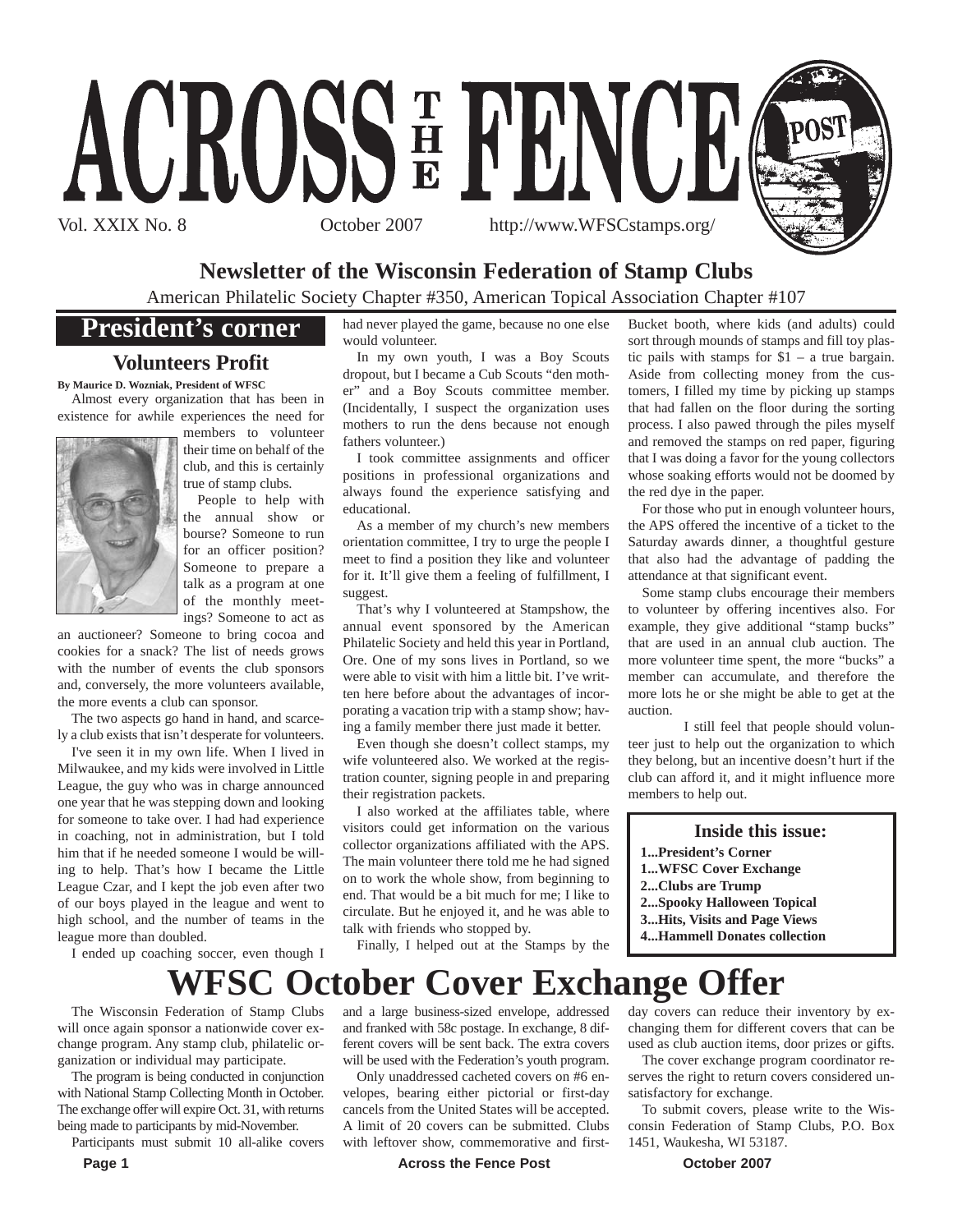## **Clubs are Trump**

**By Maurice D. Wozniak, President of WFSC**

The *Milwaukee Philatelist*, newsletter of the **Milwaukee Philatelic Society**, carried a mock obituary for someone that most clubs will recognize. It bears repeating here.

"Sad news: I was most saddened to learn this week of the death of one of our most valuable members, Someone Else. Someone's passing created a vacancy that will be difficult to fill.

"Else has been with us for many years. Someone did far more than a normal person's share of work. Whenever leadership was mentioned, this wonderful person was looked to for inspiration as well as results. Whenever there was a job to do or a meeting to attend or a committee to sit on, one name was on everyone's lips - 'Let Someone Else do it.'

"Someone Else was a wonderful person, sometimes appearing superhuman, but a person can do only so much. Were the truth known, everyone expected too much of Someone Else. Now, Someone Else is gone! We wonder what we are going to do. Someone Else left a wonderful example to follow, but who is going to follow it? Who is going to do the things Someone Else did?

"When you have a chance to participate, remember we can't depend on Someone Else anymore."

**\* \* \***

**Program ideas**

The **American Topical Association Chapter 5** likes to involve members in the

meeting programs. For example, after a presentation by Ronald Essig on his "Under the Big Top" exhibit, members were asked to bring and discuss circus-related items from their own collections.

The **Oshkosh Philatelic Society** sends its members and other interested parties an entire year's schedule of programs for its twice-amonth meetings. They include discussions of the Columbian World's Fair, Nov. 19, Washington-Franklin stamps Jan. 8 and members' philatelic errors, freaks and oddities, March 4.

**Badger Stamp Club** (Madison) member Larry Nix, who won the Danepex '07 Best of Show award for his exhibit, *A Tale of Two Library Stamps*, presented a program to the club on building a topical exhibit.

#### **\* \* \***

#### **What others are doing**

John Klenovich was elected president of the **Northwoods Philatelic Society**, Iron Mountain, Mich., and Steve Kluskens was elected vice president. Mark Pleyte and Jim Stearns continue as treasurer and secretary.

**Badger Stamp Club** re-elected its officers: Chuck Shoemaker, president; Bert Hart, vice president; John Pare, secretary; Dave Dyer, treasurer; and John Rettig, Stan Rehm, and Mike Lybarger, board members.

**The Northwoods Stamp and Coin Club** (Rhinelander) summer show was deemed a success, even though attendance was down from last year. "We kept hoping for rain, so people didn't spend their time on the lakes," the club

newsletter related. "Again, it turned out to be a typical beautiful warm sunny summer day in Wisconsin<sup>"</sup>

**Kettle Moraine Coin and Stamp Club**, West Bend, gained seven members as a result of an outreach effort at a numismatic convention.

Four new members were welcomed to the **Rockford** (Ill.) **Stamp Club**.

The resurrected annual bourse sponsored by the **Oshkosh Philatelic Society** will be held for the third time Nov. 17.

#### **\*\*\***

*Information for "Clubs Are Trump" is gathered from club newsletters. Please send newsletters to Maurice D. Wozniak, 1010 Berlin St., Waupaca WI 54981.*

## **Spooky Halloween topical can include funerary items**

*Wayne L. Youngblood*

If you are at all interested in forming a Halloween topical, either for yourself or for a local display, you may want to consider some items you may not think of at first.

When forming your collection, you'll first want to include all stamps directly related to Halloween, including the 1975 *Legend of Sleepy Hollow* stamp, Irish Dracula, British Frankenstein and others. Special pictorial cancels, such as a well-known bat cancel from Transylvania, La., or other similar covers can add greatly as well. You'll also probably want to include as many stamps as you can find that picture bats, pumpkins, black cats and other traditional symbols of Halloween. But don't overlook items that can be easily tied into a collec-

*Halloween topical, continued on Page 3*

## **Wisconsin Federation of Stamp Clubs officers** Across the Fence Post is the official publication of

PRESIDENT Maurice D. Wozniak 1010 Berlin St. Waupaca, WI 54981 715-258-2025 berliners2@sbcglobal.net

## VICE PRESIDENT Hank Schmidt

P.O. Box 3153 Oshkosh, WI 54903 artcoy@vbe.com

#### CENTRAL OFFICE/SECRETARY Vacant

## TREASURER

Paul T. Schroeder 1750 W. 5th Ave., Apt. F Oshkosh, WI 54902 920-426-2059

#### VP YOUTH DIVISION

#### MaryAnn Bowman P.O. Box 1451 Waukesha, WI 53187

NE REGION VP

Al Marcus (maram@tds.net) Green Bay Phil. Soc. Northwoods Phil. Soc. (Iron Mountain) Outagamie Phil. Soc. Wisc. Postal Hist. Soc.

#### EAST CENT. REGION VP Vern Witt

Fond du Lac Stamp Club Kettle Moraine Coin & Stamp Club Manitowoc Phil. Soc. Oshkosh Phil. Soc. Sheboygan Stamp Club

#### SW REGION VP

Valerie Cook Badger Stamp Club Baraboo Stamp Club Janesville Stamp Club Monroe Stamp & Postcard Club Rockford Stamp Club

#### SOUTH CENTRAL REGION VP Art Gaffney stehlee@aol.com

Waukesha County Phil. Soc.

### SE REGION VP Art Schmitz piscine@execpc.com

Am. Top. Assn. (Chap. 5) Belle City Stamp Club Kenosha Stamp & Cover Club North Shore Phil. Soc. (Milw.) Northwestern Mutual Stamp Club Polish American Stamp Club Wauwatosa Phil. Soc.

#### Art Petri

American Air Mail Soc. (Billy Mitchell Chapter) Germany Phil. Soc.

#### CENTRAL REGION VP Gregg Greenwald

### bluebird@tznet.com

Central Wisc. Stamp Club Chippewa Valley Stamp Club Northwoods Stamp & Coin Club (Rhinelander)

Wisconsin Valley Phil. Soc.

the Wisconsin Federation of Stamp Clubs, Inc., a 501c3 non-profit organization. WFSC also is a life member of the APS (since 1953). For more information about WFSC, please contact the Central Office.

AFTP is published monthly September through April, and every other month May through August (10 issues per year). News of Wisconsin collectors, club news and gratis original philatelic features are welcomed. The editor accepts submissions in any format, but prefers email if possible. Editor reserves the right to make editorial changes to submitted copy.

material appearing in AFTP not carrying an individual copyright notice may be reproduced only by not-

for-profit organizations, provided the author(s) and AFTP receive credit or attribution. All materials carrying an individual copyright notice are the sole property of the author(s). Unless explicitly stated by an officer in conjunction with official WFSC business, opinions expressed by the editor or individual authors are not necessarily endorsed by the WFSC.

Submission deadlines for editorial and avertisingmaterials are for the 1st of the month preceding month of publication (i.e. Jan. 1 for Feb. issue).

All show calendar information, along with all other editorial matter and listings, should be sent to: Wayne L. Youngblood, Editor ATFP, P.O. Box 111, Scandinavia WI 54977-0111. (youngblood@tds.net) phone: 715-467-4416.

Advertising material and payment should be sent to Dave Carney, Advertising Manager, AFTP, P.O. Box 55, Kimberly, WI 54136-0055. (dcarneyl@new.rr.com) pnone: 920-687-9077. For a complete list of advertising rates and policies (display, classified and listings), request a copy from the advertising manager.

ded 1932.

(Chap. 18) Italian American Stamp Club Milwaukee Phil Soc.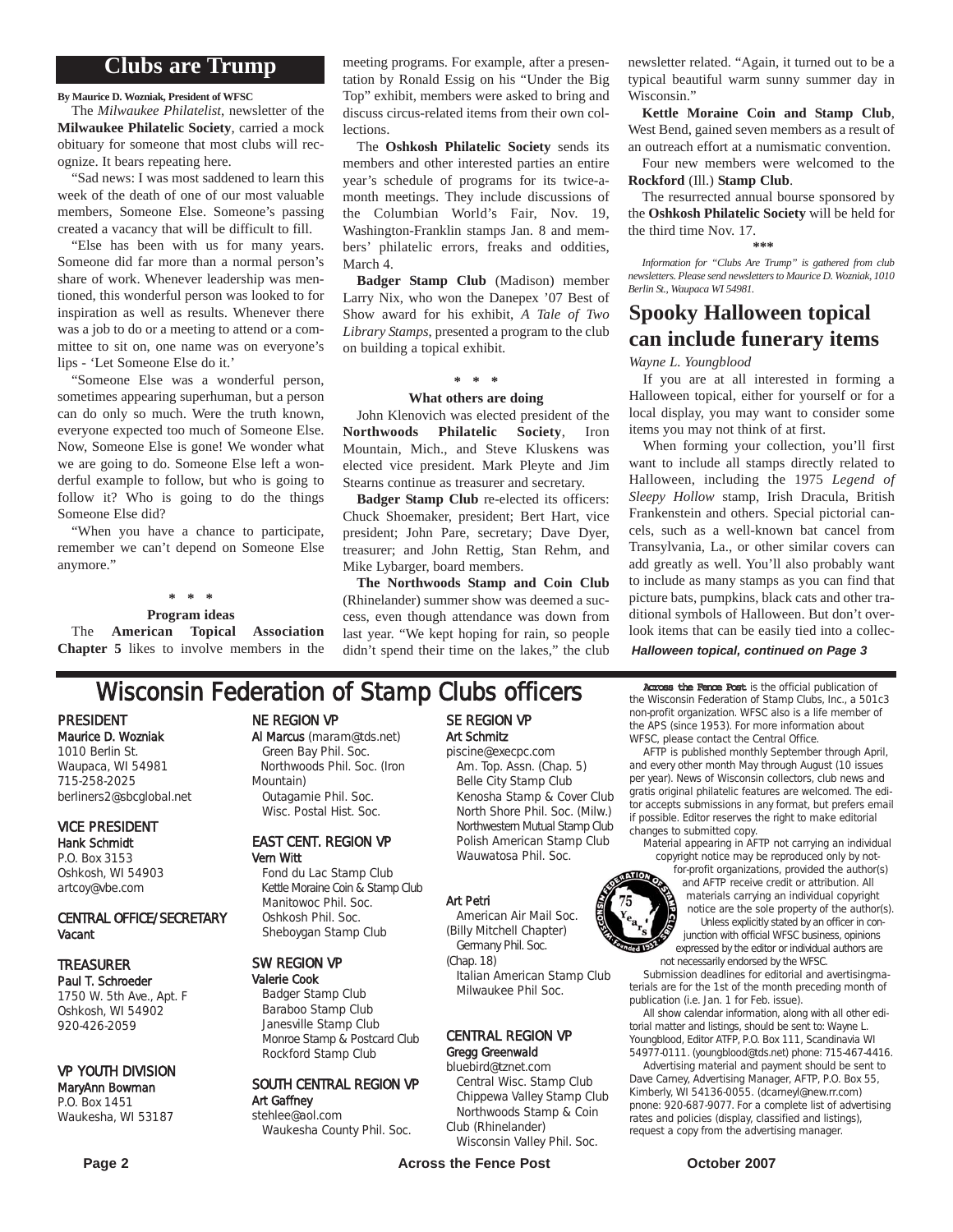## **Hits, Visits and Page Views: Who Looks at the WFSC Website?**

**Steve Kluskens, WFSC Webmaster**

What do you collect? The Wisconsin Federation of Stamp Clubs'website (www.wfscstamps.org or www.wisconsinstamps.org) has a worldwide collection of its own. Belgium tops the list, followed by Germany, Ghana, Romania, China and Norway. There's also a little Israel, France, Denmark and even some Russia, Hungary, and United Kingdom. It is eclectic, but unlike my stamp cabinets, there's unlimited space for the website's collection of foreign visitors. It is a collection that will grow and grow.

Visitors to our website come to us through links from other websites, such as the American Philatelic Society, the American Topical Association and even the Showgard stamp mounts site. This is good, because those links raise our site's profile on search engines, and Google reigns supreme.

Overwhelmingly, most new visitors find us through search engines. More than 300 times each month, a search engine points someone to our site. They're searching for "stamps" and "Wisconsin," often clubs like "stamp club waukesha" or shows ("wisconsin stamp shows"), but frequently the searches are very specific: "elvis fdc wanted," "date issued of 2 cent stamp with mary lyon," and still my favorite, "fire related cenderella [sic] stamps smokey bear." They don't always find what they're searching for, but they do stay and poke around a bit.

The average visitor browses five pages of the WFSC site before moving on. From a web professional's perspective, that's golden.

What about the numbers? After all, unlike TV or radio, you can tell exactly how many people look at

 $\mathbb{I}_{\mathbb{I}}^{\mathbb{P}}$ 9

**It's important to make sure that traffic on the Website is people – not just an assortment of worms 'bots and spiders. Still, the WFSC Website has some significant traffic from all over the world.**

your website. Well, sort of exactly. First, you have to make sure they're people. Just like one of those science fiction movies, there are all kinds of automated creatures crawling the web: bots, spiders and worms, oh my. Since March we've had a new, sophisticated statistical package doing the counting, and it's doing a good job of sorting out the people.

Next, you have to decide how to count them. Universally, one hears about "hits." Our Belgian visitors contributed 4,131 hits in September. A TV show will brag about getting a million hits over the weekend. Counting hits gives big, impressive numbers, but it is unequivocally the *worst* way to count Website traffic. I could bump our hits up twentyfold simply by constructing the site the way we used to build them five years ago, or fifty-fold if I needed to impress someone.

The best way is "page views." It's a face looking at a web page. "Visits" is an attempt to count distinct people, but it's really counting network connections, and since computers are increasingly bunched



together in networks, even in homes, you have to be careful about "visits," too.

It's important to know the difference between page views, hits and visits, because the moment you proudly talk about 1,000 page views on your website last week, someone's going to deflate you by bragging that they had 5,000 hits. Who had more traffic? You did. The 4,131 hits from our Belgian friends translated to 332 page views, which is still a lot of attention.

In the past six months, we've averaged 2,400 page views per month, which is a nice bit of traffic. That means that an average of 2,400 times per month, someone looks at a page of the WFSC website. Our traffic dips a bit in the summer: It was 2,800 in the spring, and it's on the rise again this fall.

Of course, the home page is the most popular, because that's where most visitors start. The show and bourse listing is the next most popular, drawing about a quarter of the views that the home page does. That tells us that about one in four people who visit the home page also look over the show listing. Many people then download the printable schedule, which nicely lists all the club meetings, too. The Wiscopex and dealers pages are next in popularity. Between 20 and 40 copies of this newsletter are downloaded each month.

We can see that visitors are looking for current information when they come to the site: What will be happening at Wiscopex? When the next shows are in their area? They're also looking for clubs. Does your club have any current information on the website? Send me your meeting minutes if you would like them to be available online. I can always edit out last names if you'd like to preserve anonymity. If you tell our Website visitors what your club meetings are like, they're more likely to become *your* visitors at your next meeting!

To have information posted on the WFSC Website, email it to me at my new address, webmaster@wfscstamps.org, or send it to me at N21531 Chapman Road, Niagara, WI 54151.

#### **Wisconsin Does Well at National Topical Stamp Show 2007**

| <b>Multi–Frame Exhibits</b>                       |                                                      |
|---------------------------------------------------|------------------------------------------------------|
| Gold:                                             |                                                      |
| <b>Robert Mather</b>                              | The Donkey in Man's World                            |
|                                                   | Vermeil:                                             |
| <b>Roland Essig</b>                               | Under the Big Top                                    |
|                                                   | <b>Also:</b> AAPE Creativity Award                   |
| Silver:                                           |                                                      |
| <b>Jack Green</b>                                 | Jules Verne's Predictions of Apollo 13               |
|                                                   | Also: Space Unit Gold Award                          |
|                                                   |                                                      |
| <b>Multi–Frame Exhibits</b>                       |                                                      |
| Vermeil:                                          |                                                      |
| <b>Roland Essig</b>                               | The Living Fossil, Old Four Legs - It's a Coelacanth |
|                                                   | Also: AAPE Honor Award                               |
| <b>Bronze:</b>                                    |                                                      |
| <b>Jack Green</b>                                 | <b>Nautilus</b>                                      |
| <b>Youth Silver:</b>                              |                                                      |
| <b>Sherri Biendarra</b> The Olympics              |                                                      |
| Also: AAPE Youth Grand Award                      |                                                      |
| and Sports Philatelists International Certificate |                                                      |
| <b>Mary Ann Owens Novice Award:</b>               |                                                      |
| <b>Judy Essig</b>                                 | Chapeau's Rouge                                      |

tion that may not come to mind immediately, such as covers from funeral homes and monument companies, such as the one shown at right. Mailed from Bridgeport, Conn., in 1901, the illustrated advertising cover features a scene from a cemetary with an impressive array of tombstones and monuments. *Halloween topical, cont. from Page 2*

These creepy covers, evidence of very real business, not only add



greatly to your chosen theme, but contribute an important historical element as well that won't be overlooked by either the casual observer or the seasoned philatelist.

**Page 3 Conserverse Exercise Servers Across the Fence Post Conserverse Conserverse October 2007**